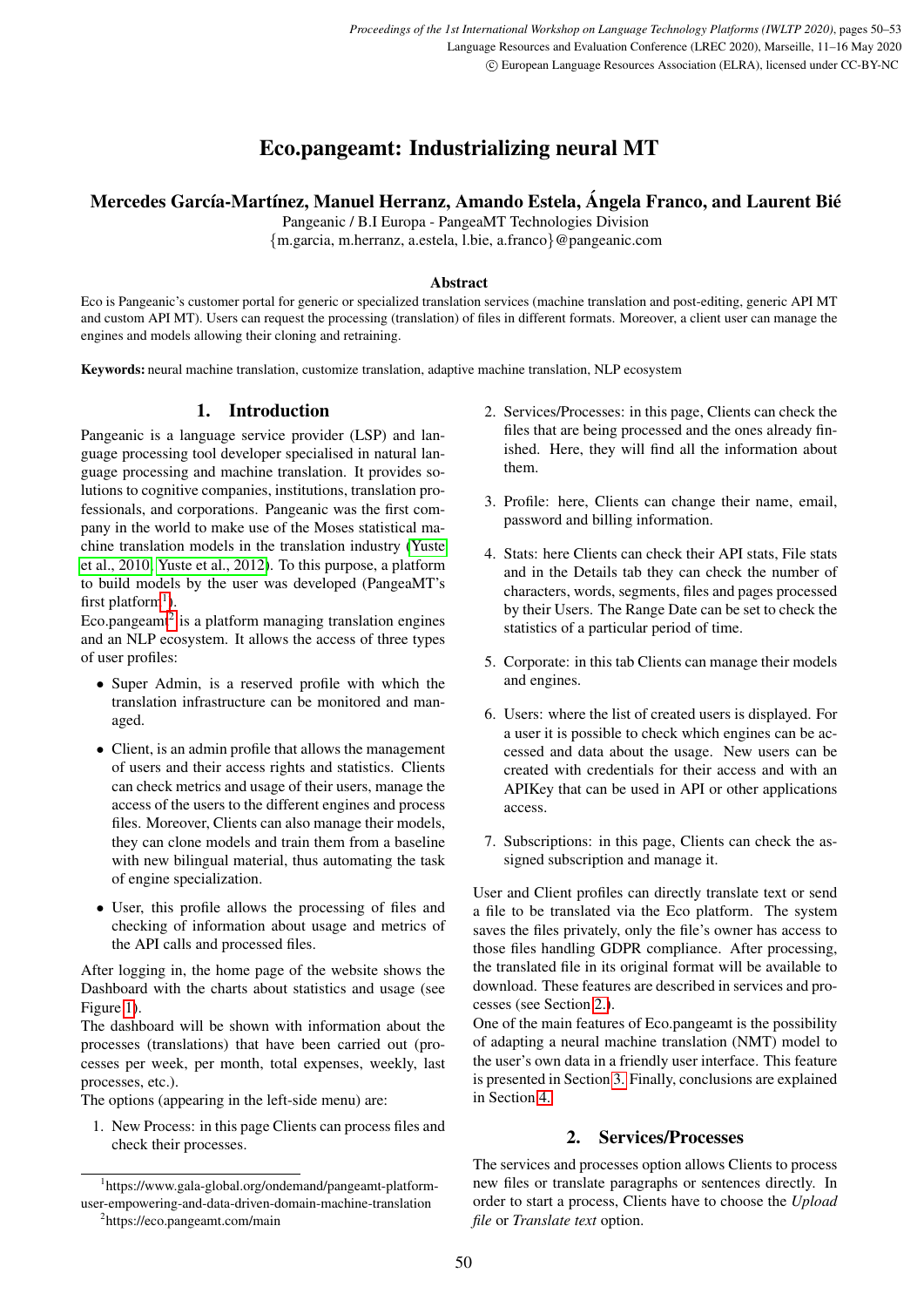| O-R <sup>-</sup> PangeaMT                                       | $\equiv$                              |                                      |                                  |          |               | A PangeaMT |
|-----------------------------------------------------------------|---------------------------------------|--------------------------------------|----------------------------------|----------|---------------|------------|
| <b>P</b> New Process                                            | Users /                               |                                      |                                  |          |               |            |
| <b>2</b> Dashboard                                              | NUMBER OF PROCESSES                   | <b>TOTAL EXPENSES</b> <sup>(1)</sup> | PROCESSES COMPLETED <sub>O</sub> |          | Users         |            |
| Services / Processes                                            | -6<br>PROCESSES THIS MONTH            | € 0.000                              | 100.000%                         |          | <b>&amp;B</b> |            |
| <b>Profile</b>                                                  | -6                                    | EXPENSES THIS MONTHE 0.000           | <b>LAST MONTH</b>                |          |               |            |
| $\mathbb{R}$ Stats                                              |                                       |                                      | 100.000% $\blacktriangle$        |          |               |            |
| $\mathfrak{g}^{\mathcal{G}}$ Corporate<br>$\boldsymbol{\wedge}$ |                                       |                                      |                                  |          |               |            |
| <b><sup>d</sup></b> Models                                      | <b>Last processes</b>                 |                                      |                                  |          |               |            |
| $\n  P$ Engines                                                 |                                       |                                      |                                  |          |               |            |
|                                                                 | File Name $\div$<br>User $\triangleq$ |                                      | <b>Process Name</b>              | Language | Status        | T          |

<span id="page-1-0"></span>Figure 1: Example of dashboard for a client.

#### 2.1. Processing a file

For processing a file the *Upload file* option is selected, the user selects the source language of the document or documents and the target language (into which language it is translated). To upload the files, the user clicks on the gray box or drags the files to the box (see Figure [2\)](#page-2-0).

Once the files have been selected (the name of the selected files appears below the box) the user can click *Start upload* to upload them. A confirmation message will appear. A process must be carried out per language combination, i.e. if two files need to be translated from English to French, they can be uploaded together, if another file needs to be translated, for example from Japanese to Korean, another process must be carried out by pressing Send another. Clicking on *List of processes* will display the processes that are being carried out and those that have already been completed. In the Finished tab (see Figure [3\)](#page-2-1), the details of the process are displayed: file name, process type, language combination and status.

In the Actions column, the option to download the translated file appears. Once it has been downloaded, next to the download button, the Trash icon appears; pressing it deletes the selected file from the list of completed files. In the Dashboard page, Clients can check that the process has been added to the list of last processes.

#### 2.2. Translation of text

If *Translate text* is selected, users can enter text to translate in the box, the source and the target language have to be selected and pressing *Translate* the translated text will appear (see Figure [4\)](#page-2-2) as the output of the selected engine.

#### 3. Adapting an NMT model via Eco

<span id="page-1-1"></span>One of Eco's most popular features is its model adaptation feature (Client role). A model can be trained with generic data (no specific domain). Usually, a generic model has been trained with a lot of data from several general domains. Users can use their clean data to adapt this generic model to a specific domain using specific Machine Learning routines. User material quickly specializes engines into for example technical, legal or science domains (see Figure [5\)](#page-2-3).

A Client can clone or adapt models copying or cloning a model and specializing the model into a domain with the data it has previously acquired. Therefore, you can have a structure with father models (more generic models) and

child models (specific models). Once the new model is created by cloning a father model, a Client can retrain the model with their own specific data.

By clicking on the Clone model icon, Clients can clone a model by entering the name and description and selecting the different options (see Figure [6\)](#page-2-4).

Clients can also manage their models and engines. By clicking models on the corporate menu, Clients find all their models and data. Here, they can check all the information about these models: which models they can clone and train, the language pairs, description, the model's father, updates, when it was last saved, etc.

In the Engines section, Clients can verify their engines and check which ones are granted to their users. If the Grant all option is activated all users will have access to the engine.

## 3.1. Training models

Eco makes training models easy thanks to its user friendly interface. Clients just have to click on the *To Train* icon and upload a bilingual file with language declaration or ID. The allowed file formats are preferably .tmx although .csv and .af (aligned format) are also accepted. Training files must contain perfectly aligned and recognisable source and target segments. Clients can decide the weight or aggressivity of the training. This affects how data will be incorporated into the model and its impact on the engine. A series of ML techniques weigh the data, its length, its vocabulary, etc. Effects on the model are to train it heavily on specific data to ultra-specialise it on the field of application or to just add domain data without changing severely whilst keeping its more generic features. Eco has 3 selectable levels of aggressivity from less to more weighing, shallower or deeper learning: Conservative, Normal or Aggressive (see Figure [7\)](#page-3-3). The time needed for training depends on the size of the file and the level of aggressivity. Training is available with GPU making it much faster.

After a training file has been sent, Clients can access the training page by clicking on the *Trainings* icon. This page shows the completed trainings, the requested ones and the failed trainings. If a training fails, the system notifies where the error is.

The effectiveness of model retraining allowing its specialization in specific data is well known and it has been shown [\(Domingo et al., 2019a;](#page-3-4) [Domingo et al., 2019b\)](#page-3-5).

Pangeanic has run many trials with the training feature. For that, we used a generic English to Spanish transla-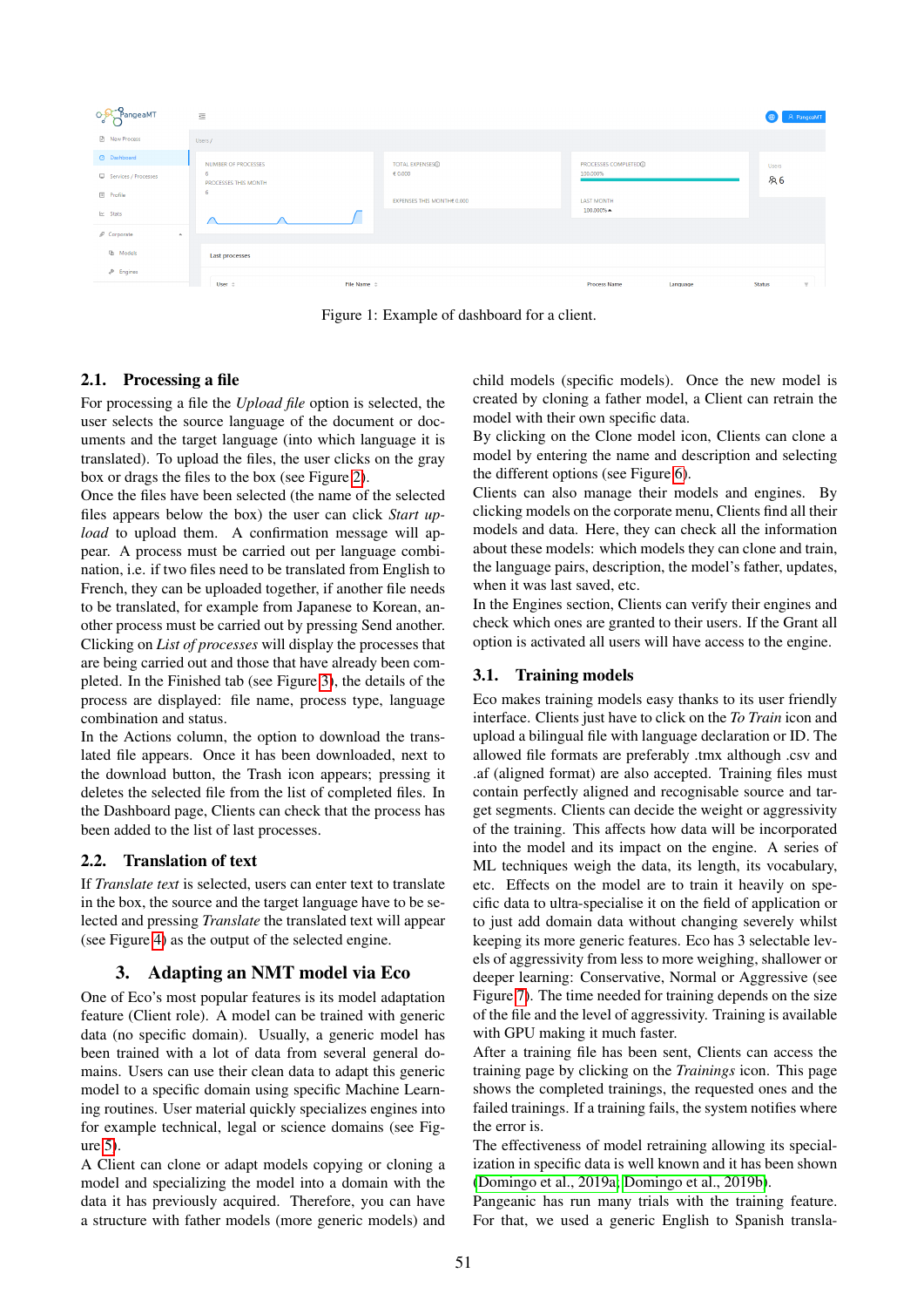| <b>D</b> New Process                                          | New Process                                      |                                                               |
|---------------------------------------------------------------|--------------------------------------------------|---------------------------------------------------------------|
| @ Dashboard                                                   |                                                  | $\Box$ List of Processes                                      |
| Services / Processes                                          | O Upload File C Translate Text                   |                                                               |
| <b>Profile</b>                                                |                                                  |                                                               |
| $\mathbb{R}$ Stats                                            | * Process type:                                  |                                                               |
| $\mathfrak{g}^{\mathcal{G}}$ Corporate<br>$\hat{\phantom{a}}$ | $\vee$ 0<br>Translation<br>* Source Language:    | ∼                                                             |
| <b>函</b> Models                                               | $\vee$ 0<br>English                              | Click to choose or drag the files to this area to upload them |
| $P$ Engines                                                   | Target Language:<br>Spanish - ENES_Generic<br>V. |                                                               |
| A Users                                                       |                                                  |                                                               |
| $\Omega$ Subscriptions                                        | Start Upload                                     |                                                               |

<span id="page-2-0"></span>Figure 2: New process view for translating a file.

| <b>Services / Processes</b>          |                     |                           |               |        |                      |
|--------------------------------------|---------------------|---------------------------|---------------|--------|----------------------|
| Finished <sup>56</sup><br>In Process |                     |                           |               |        | <b>B</b> New Process |
| File Name $\div$                     | <b>Process Name</b> | Language                  | <b>Status</b> | Quote  | <b>Actions</b>       |
| Client-User PGWEB Instructions.pdf   | Translation         | $E_n$ $\rightarrow$ Es    | Finished      | $\sim$ | $\bullet$ $\bullet$  |
| <b>PGWEB Instructions.docx</b>       | Translation         | $E_n$ $\rightarrow$ $E_n$ | Finished      | $\sim$ |                      |

<span id="page-2-1"></span>

| Services / Processes           |          |                    |                         |                     |                   |
|--------------------------------|----------|--------------------|-------------------------|---------------------|-------------------|
| ◯ Upload File ● Translate Text |          |                    |                         |                     | List of Processes |
| * Process type:                |          | * Source Language: |                         | Target Language:    |                   |
| Translation                    | $\vee$ 0 | English            | $\vee$ 0                | Spanish - ENES_Corp | $\vee$            |
| It is an example               |          |                    | Es un ejemplo<br>O<br>Ŵ |                     |                   |
|                                |          |                    | <b>E</b> Translate      |                     |                   |

<span id="page-2-2"></span>



| Clone Model (ESEN_Corp) |                      | -<br>X<br>rs ago |
|-------------------------|----------------------|------------------|
| * Name:                 |                      | is ago           |
| * Description:          |                      | ago              |
|                         | Clonable: O Yes @ No | ays ag           |
|                         | Trainable: Yes O No  | ays ag           |
|                         |                      | ago              |
|                         |                      | Save<br>Cancel   |

<span id="page-2-4"></span>Figure 6: Clone a model view.

tion model trained with public corpora (filtered Paracrawl dataset<sup>[3](#page-2-5)</sup>). We have retrained it with 2 different test files of

<span id="page-2-3"></span>Figure 5: Example model cloning - each child specializes

500 sentences from the DGT dataset $4$ .

in an area with its own specific data.

<span id="page-2-5"></span><sup>3</sup> https://paracrawl.eu/

<span id="page-2-6"></span><sup>4</sup> https://ec.europa.eu/jrc/en/language-technologies/dgt-